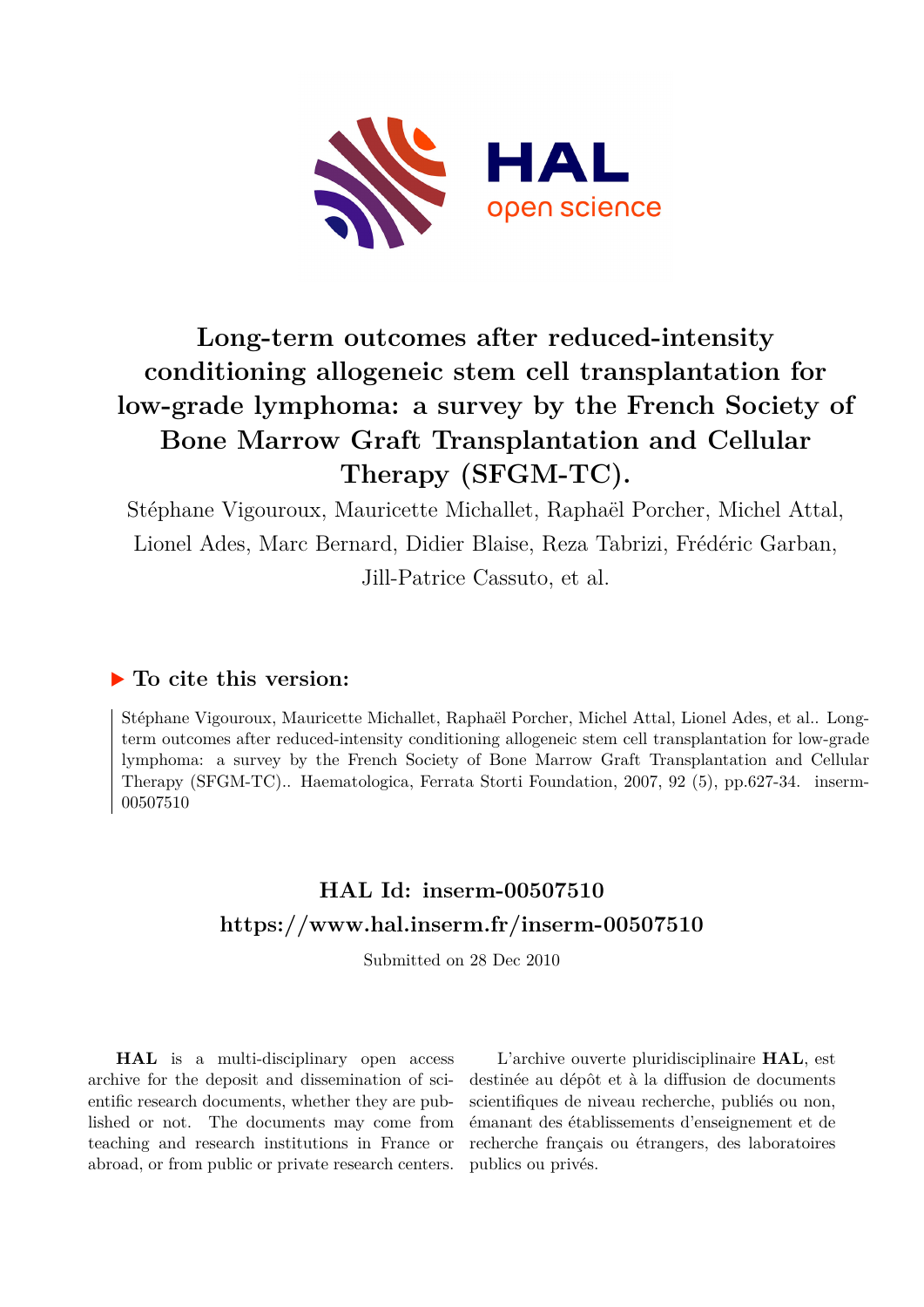

*From the Centre Hospitalier Universitaire (CHU) Pontchaillou, Rennes, France (SV, MB); CHU Edouard Herriot, Lyon, France (MM); CHU Saint-Louis, Paris, France (RP, LA, GS); CHU Purpan, Toulouse, France (MA); Institut Paoli-Calmettes, Marseille, France (DB); CHU du Haut-Levêque, Bordeaux, France (RT, NM); CHU Michallon, Grenoble, France (FG); CHU Archet, Nice, France (J-PC); CHU Hôtel Dieu, Nantes, France (PC); CHU Huriez, Lille, France (TF); CHU d'Angers, Angers, France (NI); CHU La Miletrie, Poitiers, France (MR); Centre Henri-Becquerel, Rouen, France (HT); CHU de la Pitié Salpetrière, Paris, France (J-PV); CHU Henri Mondor, Créteil, France (MK); Institut Gustave Roussy, Villejuif, France (J-HB); CHU de Brabois, Nancy, France (PB); CHU J. Minjoz, Besançon, France (ED); CHU Hautepierre, Strasbourg, France*

# **Long-term outcomes after reduced-intensity conditioning allogeneic stem cell transplantation for low-grade lymphoma: a survey by the French Society of Bone Marrow Graft Transplantation and Cellular Therapy (SFGM-TC)**

Stéphane Vigouroux, Mauricette Michallet, Raphaël Porcher, Michel Attal, Lionel Ades, Marc Bernard, Didier Blaise, Reza Tabrizi, Frédéric Garban, Jill-Patrice Cassuto, Patrice Chevalier, Thierry Facon, Norbert Ifrah, Marc Renaud, Hervé Tilly, Jean-Paul Vernant, Mathieu Kuentz, Jean-Henri Bourhis, Pierre Bordigoni, Eric Deconinck, Bruno Lioure, Gérard Socié, Noël Milpied

# **ABSTRACT**

# **Background and Objectives**

High-dose chemotherapy with allogeneic stem cell transplantation (SCT) has proven to be a successful treatment for low-grade lymphoma (LGL), but is associated with considerable transplant-related mortality (TRM). In an effort to reduce toxic mortality while maintaining the graft-versus-leukemia effect, allogeneic SCT has been combined with a reduced-intensity conditioning (RIC) regimen. The aim of this study was to determine the outcome of patients with LGL treated with RIC allogeneic SCT.

# **Design and Methods**

This retrospective multicenter study included 73 patients with relapsed or refractory LGL allografted after a RIC regimen between 1998 and 2005 whose data were recorded in a French registry.

# **Results**

Patients received a median of three lines of therapy prior to RIC allogeneic SCT. The most widely used conditioning regimens were fludarabine + busulfan + antithymocyte globulin ( $n=43$ ) and fludarabine + total body irradiation ( $n=21$ ). Prior to allografting, patients were in complete response (CR; n=21), partial response (PR; n=33) or had chemoresistant disease (n=19). The median follow-up was 37 months (range, 16 to 77 months). In patients in CR, PR and chemoresistant disease, the 3-year overall survival rates were 66%, 64% and 32%, respectively, while the 3-year event-free survival rates were 66%, 52% and 32%, respectively. The 3-year cumulative incidences of TRM were 32%, 28% and 63%, respectively. The incidence of relapse was 9.6%.

# **Interpretation and Conclusions**

Although associated with significant TRM, RIC allogeneic SCT in advanced chemosensitive disease leads to long-term survival.

Key words: RIC allogeneic transplantation, low-grade lymphoma.

Haematologica 2007; 92:627-634

©2007 Ferrata Storti Foundation

*Stéphane Vigouroux, MD, Service d'Hématologie Clinique, CHU Pontchaillou, 2 rue Henri Le Guilloux, 35000 Rennes, France. E-mail: vigouroux.st@wanadoo.fr*

*Acknowledgments: we wish to thank Cecilia A. Lira and Zina Chir for their editorial assistance in the prepara-*

*Manuscript received October 17,*

*Manuscript accepted March 13,*

*tion of the manuscript.*

*(BL).*

*2006.*

*2007.*

*Correspondence:*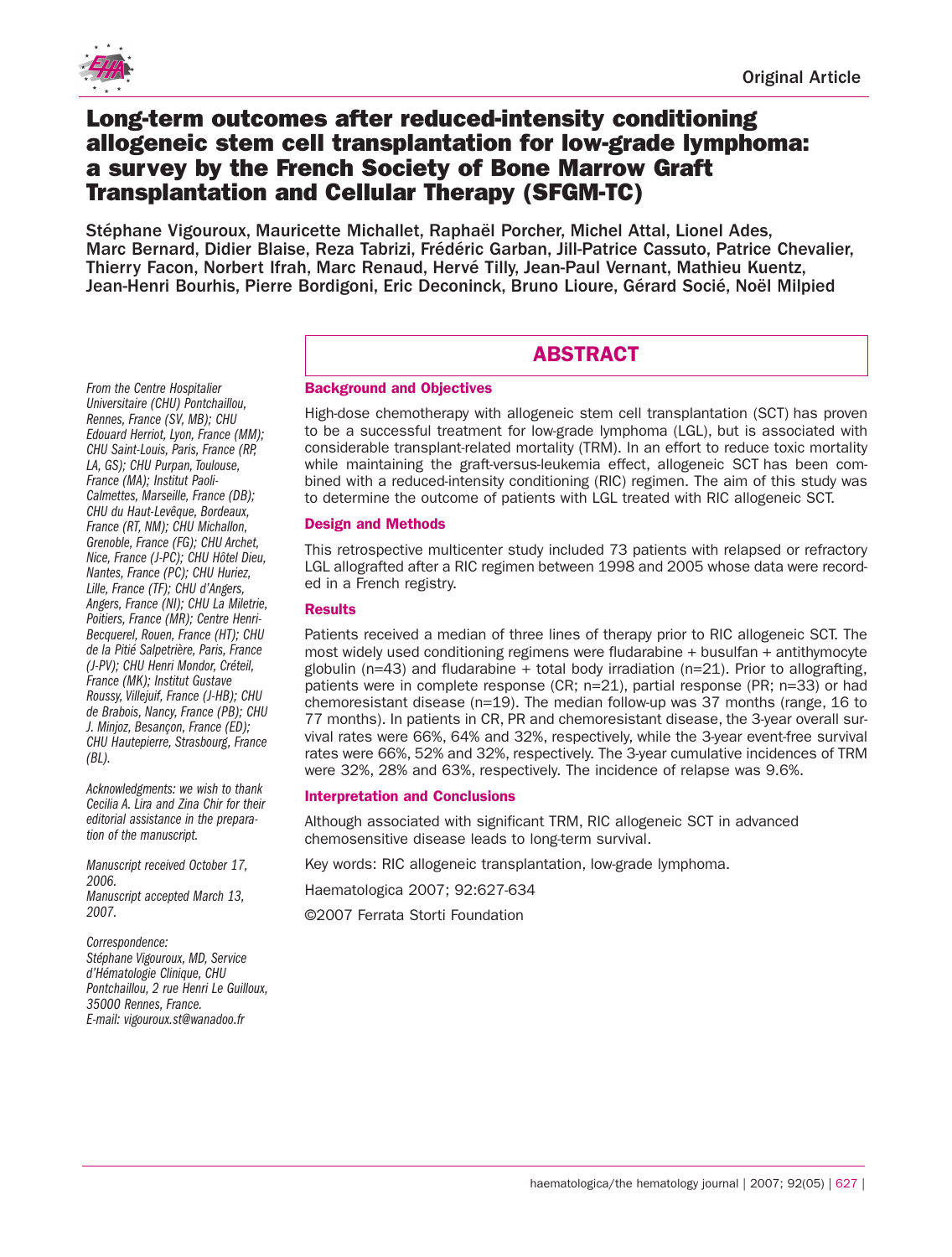ow-grade lymphomas (LGL) are chemosensitive<br>neoplasms characterized by a relentless succession<br>of remissions and relapses when treated with con-<br>ventional chemotherapy. The successive periods of remisow-grade lymphomas (LGL) are chemosensitive neoplasms characterized by a relentless succession of remissions and relapses when treated with consion are of shorter duration and patients invariably die of their disease. Data from three randomized studies provide no evidence that high-dose chemotherapy (HDT) with autologous stem cell transplantation (SCT) performed in first remission improves the survival.<sup>1,2,3</sup> The situation seems to be different in patients with relapsed disease as HDT with autologous SCT improved both relapse-free and overall survival rates when compared to conventional chemotherapy in a randomized trial.<sup>4</sup> However, even in this trial, only half of the patients achieved prolonged lymphoma-free survival after HDT with autologous SCT.

As a consequence of these findings, HDT with allogeneic SCT has been investigated as an additional therapeutic option in younger patients. The efficacy of this strategy is enhanced by the supportive presence of a graft-versus-lymphoma (GVL) effect in chronic lymphoproliferative diseases.<sup>5</sup> Van Besien *et al*.<sup>6</sup> reported rates of 3-year disease-free survival (DFS), overall survival (OS) and incidence of relapse of 49%, 49% and 16%, respectively, after allogeneic SCT with a myeloablative conditioning regimen. They also documented a transplantrelated mortality (TRM) rate of 40% which was explained in part by the advanced state of the disease in the patients in their series. These results were updated in a study that reported rates of 3-year DFS, OS, incidence of relapse and TRM of 48%, 54%, 21% and 28%, respectively. <sup>7</sup> Other studies with myeloablative conditioning regimens have reported comparable rates of TRM.8-11 In an effort to reduce toxic mortality while still exploiting the benefits of the GVL effect, recent studies have combined allogeneic SCT with a reduced-intensity conditioning (RIC) regimen. However, it is difficult to draw conclusions from these reports as they are somewhat limited in scope by either small population sample,<sup>12</sup> short follow-up,<sup>13</sup> or heterogeneity in the disease histologies.<sup>14</sup> We, therefore, conducted a retrospective multicenter study of the outcome of RIC-allogeneic SCT in 73 patients with LGL whose data were recorded in the registry of the *Société Française de Greffe de Moelle Osseuse et de Thérapie Cellulaire* (SFGM-TC).

## **Design and Methods**

#### *Selection of patients*

The selection criteria included adults patients with LGL treated with a RIC regimen followed by allogeneic SCT performed between January 1998 and June 2005. Patients with transformed LGL, chronic lymphocytic leukemia or mantle cell lymphoma were excluded. Information concerning donors, recipients, graft harvesting and follow-up procedures were collected by transplant centers using

prospectively designed forms. Seventy three patients from 19 transplant centers were identified and included in the present study. Retrospective diagnostic slide reviews were not performed and molecular biology data were unavailable. Information about performance status, chimerism evolution and donor lymphocyte infusions were also unavailable for the majority of patients.

#### *Evaluation of response*

Response was evaluated in accordance with the standardized response criteria for non-Hodgkin's lymphoma as reported by Cheson *et al*. <sup>15</sup> Complete response (CR) was defined as the complete disappearance of all detectable clinical, pathologic (i.e. bone marrow), and radiographic evidence of disease, all disease-related symptoms as well as the normalization of all biochemical abnormalities. Partial response (PR) was defined as ≥50% decrease of all measurable lesions. Stable disease (SD) was defined as no response or a response  $< 50\%$ . Progressive disease (PD) was defined as at least a 50% increase of any measurable lesion or appearance of any new lesion during or at the end of therapy. Relapse was defined as appearance of any new lesion in patients who had achieved a CR.

# *Patients' general and transplant-related characteristics*

The patients' characteristics are summarized in Table 1. A median number of  $6\times10^6$  CD34<sup>+</sup> cells/kg (range, 1.3 to 21.8×106 ) were injected (peripheral blood stem cells: 7.3×10 $^{\circ}$  CD34<sup>+</sup> cells/kg; range, 1.4 to 21.8×10 $^{\circ}$  and bone marrow stem cells: 2.8×10<sup>6</sup> CD34<sup>+</sup> cells/kg; range, 1.3 to 5.5×106 ). Engraftment failed in two patients who died 2 months after transplantation from disseminated fungal infection and multi-organ failure. Median times to reach  $0.5\times10^9$  neutrophils/L,  $20\times10^9$  platelets/L and  $50\times10^9$ platelets/L were 14 days (range, 6 to 33 days), 10 days (range, 0 to 232 days) and 14 days (range, 9 to 236 days), respectively. The two most widely used conditioning regimens were fludarabine + busulfan + antithymocyte globulin (ATG) [fludarabine 30 mg/m2 per day (days -4, -3, -2, -1) with oral busulfan 0.5 mg/kg x 4 per day (days -4, -3, -2, -1) with rabbit ATG 2.5 mg/kg/day (days -4, -3] and fludarabine + total body irradiation (TBI) [fludarabine 30 mg/ $m^2$  per day (days -4, -3, -2) with 2 Gy of TBI on day 0]. Graft-versus-host disease (GvHD) prophylaxis consisted of cyclosporine A (CsA) alone (5 to 6.25 mg/kg given orally twice a day) or CsA + mycophenolate mofetil (MMF, 15mg/kg per day given orally twice or three times a day) or CsA + methotrexate on day +1 (15 mg/m2 ), +3 (10 mg/m<sup>2</sup>), and +6 (10 mg/m<sup>2</sup>). Intravenous formulations of CsA and MMF were administered to patients who were not able to tolerate oral medications. The multicenter nature of this study precludes the identification of a single pattern for tapering GvHD prophylaxis in patients not developing acute GvHD.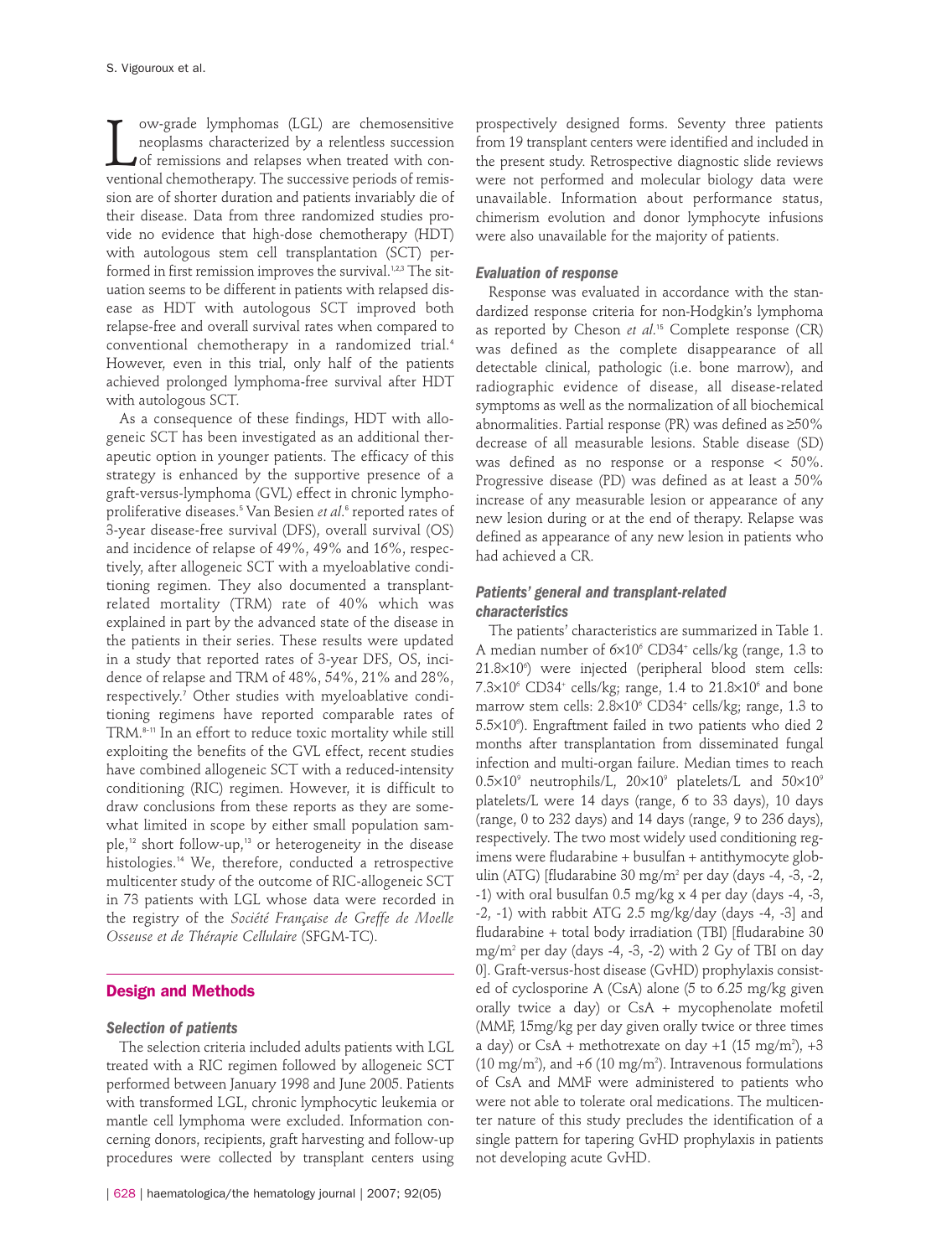|                                                                                                                                                                         | No.                                                                                      | %                                                  |
|-------------------------------------------------------------------------------------------------------------------------------------------------------------------------|------------------------------------------------------------------------------------------|----------------------------------------------------|
| Time from diagnosis to alloSCT, months<br>Median<br>Range                                                                                                               |                                                                                          | 46<br>6-284                                        |
| Prior lines of therapy<br>1<br>$\overline{2}$<br>3<br>>3                                                                                                                | 4<br>30<br>20<br>19                                                                      | 5.5<br>41.1<br>27.4<br>26                          |
| Prior autoSCT<br>Yes<br>No                                                                                                                                              | 25<br>48                                                                                 | 34.2<br>63.8                                       |
| Disease status at alloSCT<br>Complete response<br>Partial response<br>Stable disease<br>Progressive disease                                                             | 21<br>33<br>7<br>12                                                                      | 28.8<br>45.2<br>9.6<br>16.4                        |
| Conditioning regimen<br>Fluda + Bus + ATG<br>Fluda + TBI<br>Fluda + EDX<br>$EDX + ATG$<br>Fluda + Ida + Ara-C<br>Fluda + MoAbsCD20<br>Fluda + Melphalan<br>Fluda + BEAM | 43<br>21<br>3<br>$\overline{2}$<br>$\overline{1}$<br>$\overline{1}$<br>$\mathbf{1}$<br>1 | 59<br>28.7<br>4<br>2.7<br>1.4<br>1.4<br>1.4<br>1.4 |
| Source of stem cells<br>Peripheral blood<br>Bone marrow                                                                                                                 | 59<br>14                                                                                 | 80.8<br>19.2                                       |
| Donor<br>Matched related<br>Matched unrelated<br>Mismatched related<br>Mismatched unrelated                                                                             | 63<br>7<br>1<br>$\overline{2}$                                                           | 86.3<br>9.6<br>1.4<br>2.7                          |
| GvHD prophylaxis<br>Cyclosporine A alone<br>Cyclosporine A + MMF<br>Cyclosporine A + Methotrexate                                                                       | 32<br>25<br>16                                                                           | 43.8<br>34.2<br>22                                 |

Table 1. General and transplant-related characteristics of the study population (n=73).

*AlloSCT: allogeneic stem cell transplantation; autoSCT: autologous stem cell* transplantation; Fluda: fludarabine; Bus: busulfan; ATG: antithymocyte globulin;<br>TBI: total body irradiation; EDX: endoxan; Ida: idarubicin; MoAbsCD20, anti-<br>CD20 monoclonal antibody; BEAM, BCNU + etoposide + Ara-C + melph *methotrexate.* 

#### *Statistical analysis*

Univariate analysis was utilized to assess whether overall survival (OS), event-free survival (EFS) and TRM were affected by the number of lines of therapy received prior to allogeneic SCT or by the status of the disease at the time of the transplant. Prior lines of therapy were distributed as follows: one line (n=4, group 1), two lines (n=30, group 2), three lines (n=20, group 3), more than three lines (n=19, group 4). Groups 1 and 2 were combined because of the small number of patients in group 1. Comparisons were conducted between the three resultant groups: groups 1+2, group 3 and group 4.

A similar reasoning was applied to the disease status which was distributed as follows: CR (n=21, group 1), PR (n=33, group 2), SD (n=7, group 3), PD (n=12, group 4). In this instance, the number of patients in group 3 was small. Groups 3 and 4 were therefore combined and comparisons were conducted between group 1, group 2 and groups 3+4 the latter of which was also the group of patients with chemoresistant disease.

Overall survival was calculated from the date of transplantation to either the date of death from any cause or last follow-up. Event-free survival was calculated from the date of transplantation to the date of relapse, progression, death from any cause or last follow-up. Transplant-related mortality included all causes of death other than disease relapse or progression occurring at any time after transplantation. Survival estimates were determined using the Kaplan and Meier method and compared by the log-rank test (univariate analysis) or by the Cox proportional hazards regression model (multivariate analysis). In the univariate analyses, GvHD was studied as a time-dependent covariate in a Cox model. Probabilities of GvHD, relapse and TRM were calculated by using cumulative incidence functions to allow for competing risks. Relapse and death without relapse were considered as competing risks for TRM and relapse, respectively. Relapse and death were considered as competing risks for GvHD. A Cox regression model was used to compare TRM and relapse hazards. Variables included in the univariate analyses were age  $(\geq$ *vs* <50 years), histology (follicular *vs* non-follicular), number of prior lines of therapy, chemoresistance, severe acute GvHD (grades  $III + IV$ ), chronic GvHD, donor (related *vs* unrelated), conditioning regimen (ATG *vs* no ATG and fludarabine + TBI *vs* others), prior autologous SCT, and source of stem cells (peripheral blood *vs* bone marrow). Variables showing a *p* value <0.2 in the univariate analyses were entered in a multiple Cox model and sequentially removed from the model if they were not significantly associated with the outcome at the 0.05 level.

#### **Results**

### *Patients' characteristics*

The median age of the population was 51 years (range, 33 to 66 years). Sixty-two percent of patients were male. The predominant histology was follicular (n=61). Other histologies were lymphoplasmacytoid (n=5), lymphocytic (n=4), and marginal zone B cell (n=3). Seventy-one patients were transplanted because of relapsed disease. Among these patients, 21 were in CR at the time of allogeneic SCT, while 33 were in PR, 6 had SD and 11 had PD. Two patients never achieved a complete or partial response during the course of their disease and were thus considered as having primary refractory at the time of alloSCT (one with SD, one with PD).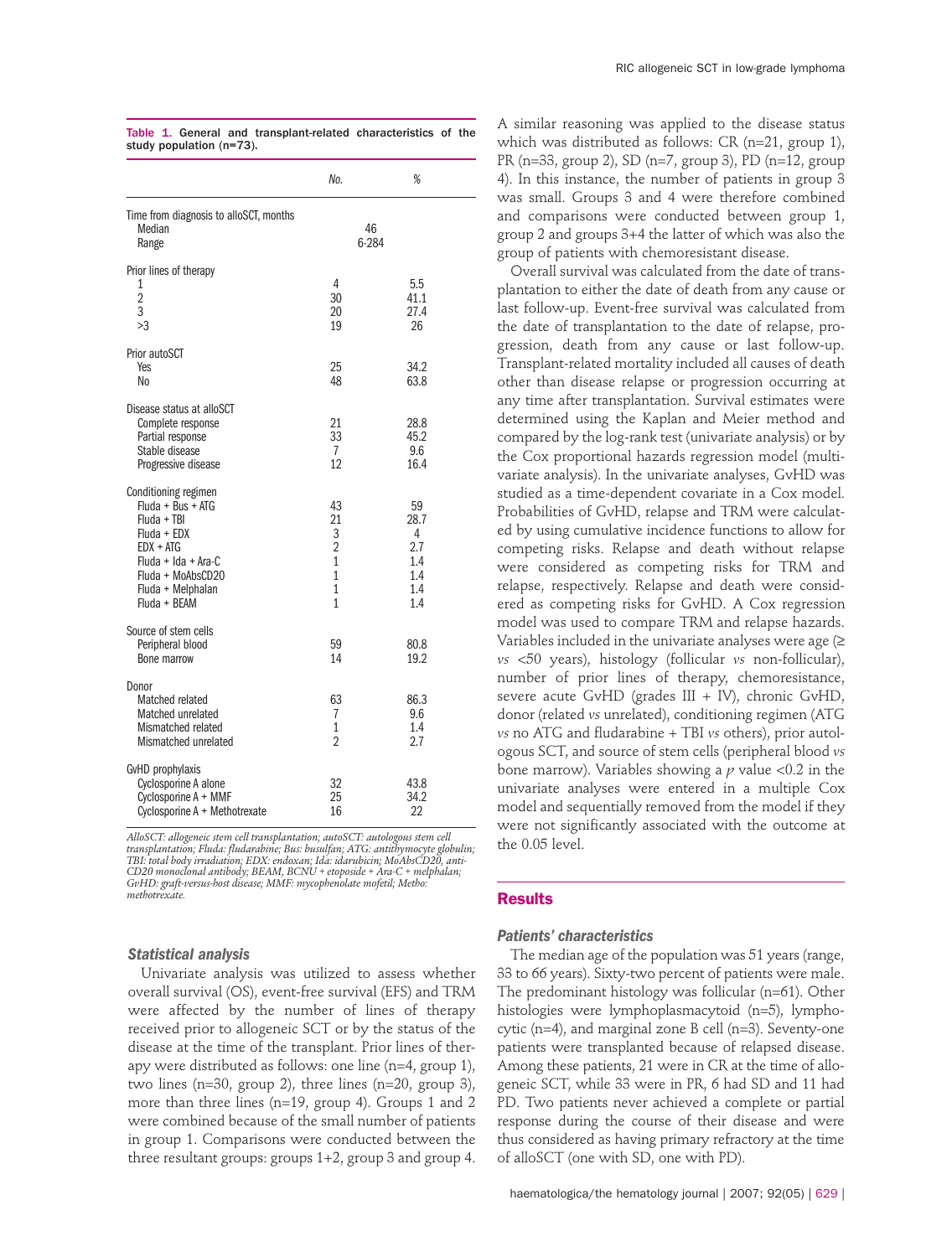

Figure 1. Overall survival and event-free survival of the study pop-<br>ulation (n=73).

## *Survival*

The median follow-up of surviving patients was 37 months (range, 12 to 77 months). Three-year OS and EF rates were 56% (95% CI, 45% to 69%) and 51% (95% CI, 40% to 64%), respectively (Figure 1). Thirty two patients died by a median time of 6 months after allogeneic SCT (range, 1 to 58 months). The causes of death are presented in Table 2. The number of lines of therapy prior to allogeneic SCT did not affect either OS or EFS. However, patients with chemoresistant disease had significantly worse OS and EFS than patients with chemosensitive disease (CR or PR). As shown in Figure 2, the 3-year OS rates in CR, PR and chemoresistant patients were 66%, 64% and 32%, respectively (*p*=0.001) while the 3-year EFS rates in the same patients were 66%, 52% and 32%, respectively (*p*=0.003). Univariate analysis determined that OS was also adversely affected by unrelated donor and the development of severe acute GvHD, while EFS was also adversely affected by severe acute GvHD and conditioning regimen other than Fludarabine+TBI. Multivariate analysis (Table 3) indicated that both OS and EFS rates were adversely affected by chemoresistance and severe acute GvHD.

# *Transplant-related mortality*

As shown in Figure 3, the 3-year TRM was 40% (95%

|                                                                                                                                                                                                 | $(n=10)$ | Less than 100 days* More than 100 days*<br>$(n=19)$ |  |
|-------------------------------------------------------------------------------------------------------------------------------------------------------------------------------------------------|----------|-----------------------------------------------------|--|
| Lymphoma progression $n=3$<br>Transplant-related causes n=29                                                                                                                                    |          |                                                     |  |
| Multi-organ failure<br><b>Acute GvHD</b><br>Chronic GvHD<br><b>Bacterial infection</b><br><b>Fungal infection</b><br>Hemorrhage<br>Encephalitis<br>Interstitial pneumonitis<br><b>Hepatitis</b> |          | 2<br>3<br>2                                         |  |

*\*Days post-transplantation; GvHD: graft-versus-host disease.*



Figure 2. Overall survival and event-free survival according to the status of disease at the time of allogeneic stem cell transplantation. CR: complete response group (n=21): PR: partial response group (n=33); refractory: stable + progressive disease group (n=19).

CI, 28% to 51%). TRM rates at 100 days, 1 year and 2 years were 9%, 32% and 37%, respectively. Twenty-nine patients died of causes other than relapse at a median time of 5 months after allogeneic SCT (range, 1 to 34 months). The causes of TRM before and after day 100 are detailed in Table 2. The number of lines of therapy prior to SCT did not affect TRM. As shown in Figure 4, patients with chemoresistant disease had a significantly higher 3-year TRM (63%) than patients who achieved CR (32%) or PR (28%) (*p*=0.005). Univariate analysis indicated that severe acute GvHD and grafts from unrelated donors were also predictors of higher TRM. Indeed, the nine patients affected by grade III (n=4) or IV (n=5) acute GvHD died of causes other than relapse (refractory GvHD: n=6, bacterial infection:  $n=2$ , hemorrhage:  $n=1$ ) at a median time of 5 months after allogeneic SCT. Multivariate analysis (Table 3) indicated that chemoresistance and severe acute GvHD adversely affected TRM. The year of transplant was not found to be significantly associated with TRM (*data not shown*). Table 4 shows that three or more lines of therapy were administered prior to allogeneic SCT to 74% of patients with chemoresistant disease and to 46% of patients with chemosensitive disease (*p*=0.04). An unrelated donor was used in 32% and 6% of these same patients, respectively  $(p=0.003)$ .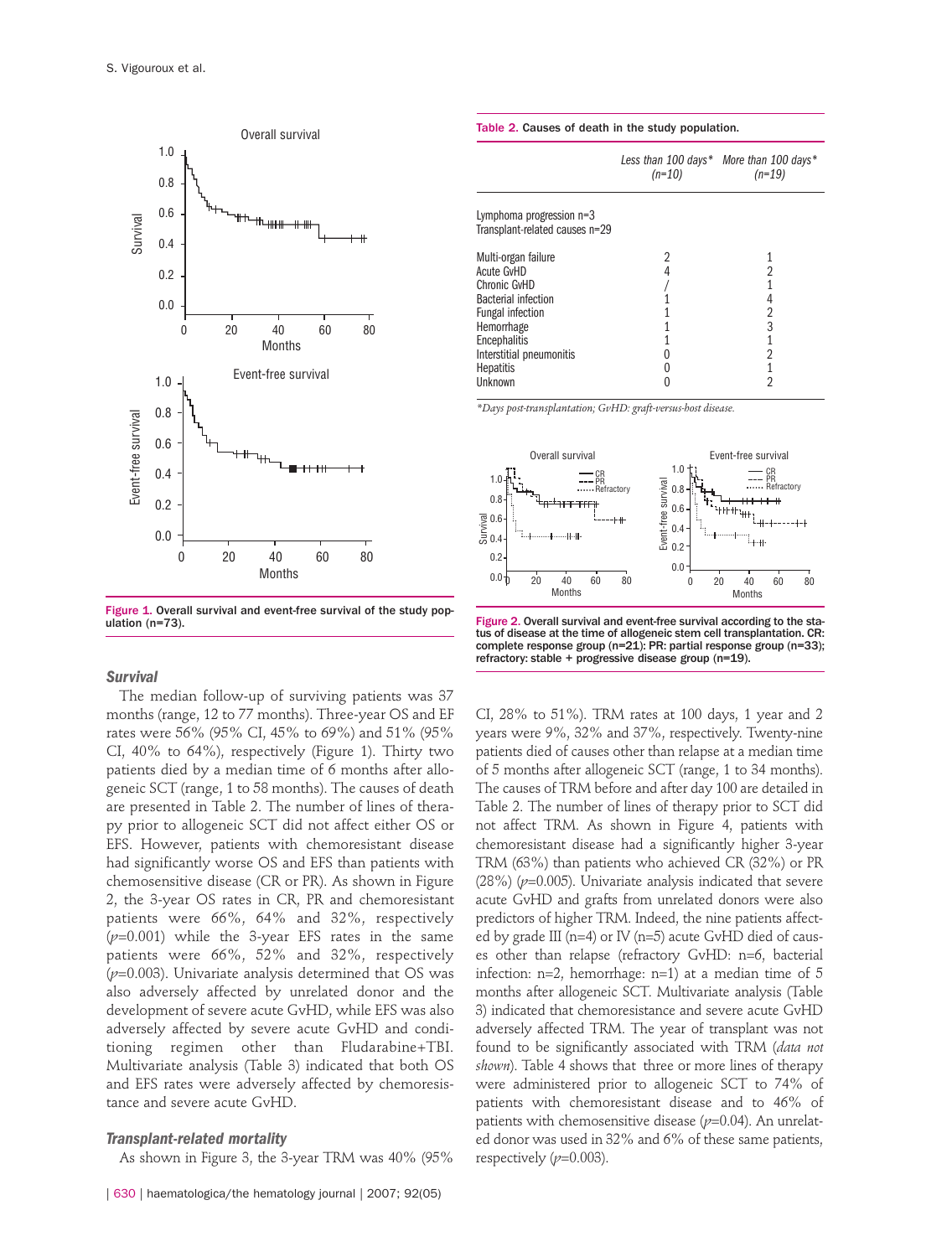|                                                | Chemosensitive<br>$(n=54)$ | Chemoresistant<br>$(n=19)$ | p*    |
|------------------------------------------------|----------------------------|----------------------------|-------|
| Median age (range)                             | $51***$ (37-61)            | 51 (33-66)                 | 0.4   |
| Transplant period<br>1998-2001<br>2002-2005    | 23 (43%)<br>31 (57%)       | 10 (53%)<br>9(47%)         | 0.2   |
| Previous lines of therapy<br>$<$ 3<br>$\geq$ 3 | 29 (54%)<br>25 (46%)       | 5(26%)<br>14 (74%)         | 0.04  |
| Unrelated donor                                | 3(6%)                      | 6(32%)                     | 0.003 |

Table 4. Comparison of patients with chemosensitive disease (CR+PR) and patients with chemoresistant disease (SD+PD).

*CR: complete response; PR: partial response; SD: stable disease; PD: progressive disease. \**χ*<sup>2</sup> test, \*\* years.* 

Table 3. Results of multivariate analysis.

| Outcome                                            | Variable                                                                                        | ΗR                                     | CI (95%)                                                                                | p value                                                             |
|----------------------------------------------------|-------------------------------------------------------------------------------------------------|----------------------------------------|-----------------------------------------------------------------------------------------|---------------------------------------------------------------------|
| 0S<br>OS<br>EFS<br>EFS<br><b>TRM</b><br><b>TRM</b> | chemoresistance<br>acute GvHD<br>chemoresistance<br>acute GvHD<br>chemoresistance<br>acute GvHD | 2.9<br>5.8<br>2.6<br>4.6<br>2.9<br>6.9 | 1.3 to $6.5$<br>2.4 to 13.9<br>1.3 to $5.5$<br>2 to 10.7<br>$1.3$ to $7$<br>2.7 to 17.8 | 0.009<br>${}< 0.001$<br>0.009<br>${}< 0.001$<br>0.01<br>${}< 0.001$ |

*OS: overall survival; EFS: event-free survival; TRM: transplant-related mortality; HR: hazards ratio; CI: confidence interval. Only variables that were statistically significant in the multivariate analysis are given. For OS and EFS, the variables included in the multivariate analysis were chemoresistance, acute GvHD (grades III + IV), chronic GvHD, fludarabine + TBI conditioning regimen, and unrelated donor. For TRM, the variables included in the multivariate analysis were chemoresistance, acute GvHD (grades III + IV), chronic GvHD, unrelated donor, fludarabine + TBI conditioning regimen and prior autologous stem cell transplantation.* 

## *Graft-versus-host disease*

Acute GvHD occurred in 34 patients (grade I, n=9; grade II, n=16; grade III, n=4; grade IV, n=5) at a median time of 30 days after transplantation (range, 5 to 135 days). The incidences of grades II to IV and grades III + IV acute GvHD were 34% and 12%, respectively. Chronic GvHD occurred in 31 patients (limited, n=16; extensive, n=15) at a median time of 6 months after transplantation (range, 1 to 20 months). At 20 months, the cumulative incidences of chronic GvHD and of extensive chronic GvHD were 43% (95% CI, 31% to 54%) and 20% (95% CI, 11% to 30%), respectively. Both incidences remained constant at 5 years.

#### *Relapse or progression*

The 3-year cumulative incidence of relapse or progression was 9.6% (95% CI, 2.8% to 16.5%; Figure 3). Five patients relapsed at 10, 10, 16, 38, and 43 months. Four patients progressed at 3, 4, 4, and 9 months. Univariate analysis was unable to identify a predictor of lower risk of relapse.







Figure 4. Transplant-related mortality according to the status of disease at the time of allogeneic stem cell transplantation. CR: complete response group (n=21); PR: partial response group (n=33); refractory: stable + progressive disease group (n=19).

## **Discussion**

This study reports the outcome of 73 patients with relapsed or refractory LGL with a median follow-up of 37 months after RIC allogeneic SCT. The transplants were performed in 19 transplant centers in France between 1998 and 2005. This is the largest study with the longest follow-up period conducted in patients with LGL treated with RIC-allogeneic SCT. Fifty-nine percent of the patients received the fludarabine + busulfan + ATG conditioning regimen as reported by Slavin *et al.*<sup>16</sup> The use of this regimen was not linked to the use of unrelated donors as only 12% of patients received grafts from such a donor. Most patients were heavily pre-treated and one quarter had chemoresistant disease at transplantation, indicating a population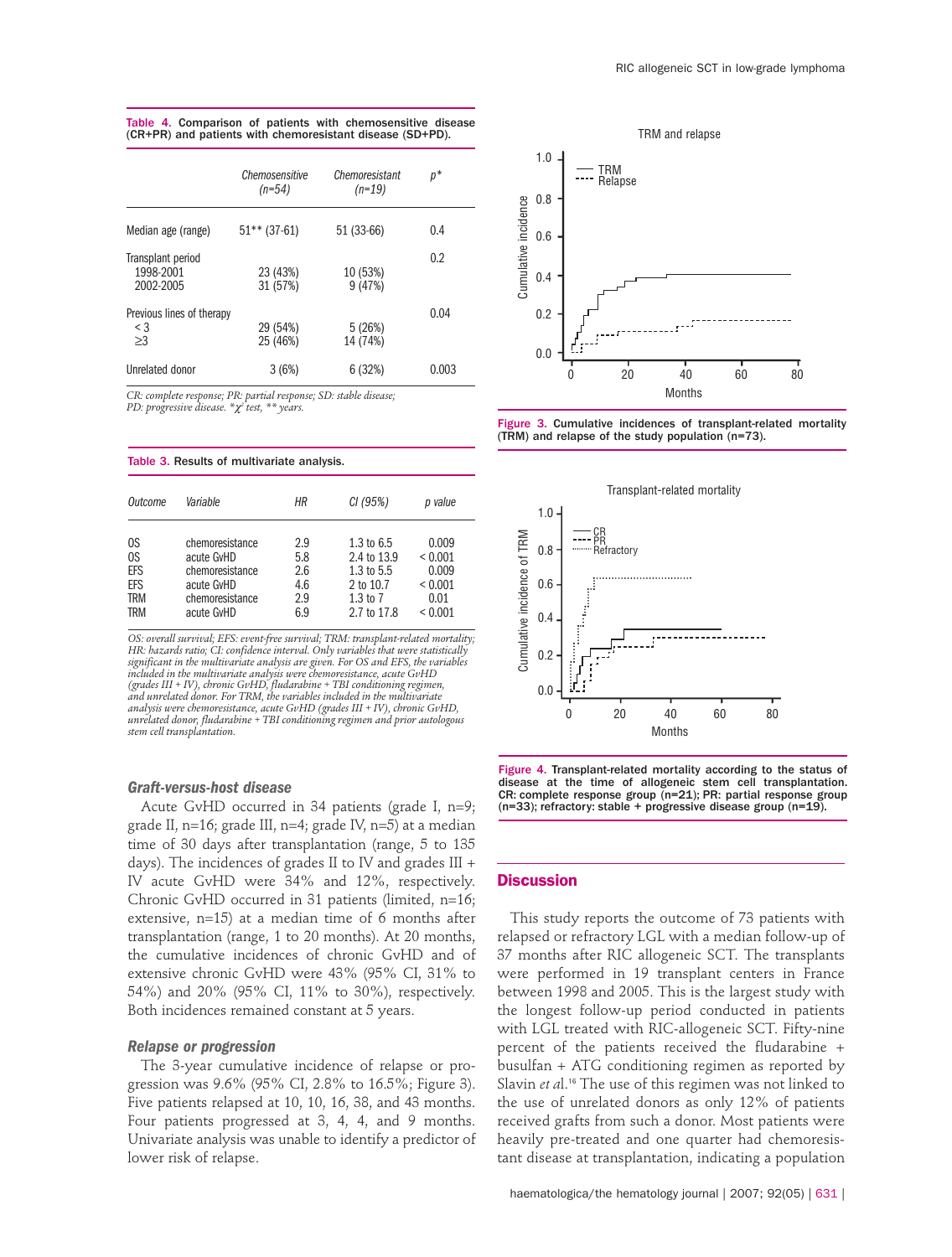|                           | Khouri IF<br>et al., <sup>12</sup> 2001 | <b>Robinson SP</b><br>et al., <sup>13</sup> 2002 | Morris E<br>et al., <sup>14</sup> 2004 | Maris MB<br>et al., <sup>17</sup> 2005 | Present<br>study  |
|---------------------------|-----------------------------------------|--------------------------------------------------|----------------------------------------|----------------------------------------|-------------------|
| Number of patients        | 20                                      | 52                                               | 41                                     | 45                                     | 73                |
| Median age (years)        | 51                                      | 46                                               | 48                                     | 54                                     | 51                |
| Median follow-up (months) | 21                                      | 9                                                | 36                                     | 24                                     | 37                |
| Prior lines of therapy    | 2                                       | 3                                                | 3                                      | <b>NA</b>                              | 3                 |
| Prior autoSCT             | 5%                                      | 29%                                              | 37%                                    | 33%                                    | 34%               |
| Chemosens/chemores        | 90%/10%                                 | 85%/10%*                                         | 97%/3%                                 | 63%/24%**                              | 74%/26%           |
| Overall survival          | 84% (at 2 years)                        | 65% (at 2 years)                                 | 73% (at 3 years)                       | 58% (at 2 years)                       | 56% (at 3 years)  |
| Event-free survival       | 84% (at 2 years)                        | 54% (at 2 years)                                 | 65% (at 3 years)                       | 51% (at 2 years)                       | 51% (at 3 years)  |
| Relapse/progression       | 0%                                      | $21\%$ (at 2 years)                              | 44% (at 3 years)                       | 15% (at 2 years)                       | 9.6% (at 3 years) |
| 100-day TRM               | 10%                                     | 11.5%                                            | 2%                                     | NA                                     | 9%                |
| 2-year TRM                | <b>NA</b>                               | 30.9%                                            | 11%                                    | 34%                                    | 37%               |

Table 5. Results of studies on allogeneic stem cell transplantation after a reduced-intensity conditioning regimen in patients with lowgrade lymphoma.

NA: not available; autoSCT, autologous stem cell transplantation; chemosens: chemosensitive disease; chemoresistant disease; TRM: transplant-related<br>mortality. \* untested relapse: 5%; \*\*untested relapse: 13%.

at a high risk of relapse. In these conditions, we report 3-year lymphoma-free survival rates of 66%, 52% and 32% in patients with CR, PR and chemoresistant disease, respectively, with a low incidence of relapse. The incidence of TRM in patients with chemosensitive disease (CR+PR) was half that in patients with chemoresistant disease. The overall incidence of grades II-IV acute GvHD was 34% and is most likely explained by the advanced median age of our patients (51 years). Moreover, grades II-IV acute GvHD occurred at a median time of 35 days post-transplantation which is after the protective effect of ATG had abated. Multivariate analysis indicated that OS, EFS and TRM rates were all adversely affected by chemoresistance and severe acute GvHD.

The first reports on the use of allogeneic SCT after a myeloablative conditioning regimen in patients with relapsed or refractory LGL showed that prolonged lymphoma-free survival could be obtained in about half of patients, with TRM ranging from 20 to 30%.<sup>7-11</sup> Afterwards, RIC-allogeneic SCT, which is used in patients on average 10 years older, was evaluated as an alternative strategy to reduce the toxicity while sparing the GVL effect. The results of the present study and of four others on RIC-allogeneic SCT in patients with relapsed or refractory LGL are presented in Table 5.12-14,17 Patients had comparable median ages ranging from 46 to 51 years. They were all heavily pre-treated with a median of two to three lines of previous therapy. One third of the patients had undergone a previous autologous SCT, except in Khouri's series. Although the two studies by Robinson*et al*. <sup>13</sup> and Maris *et al*. 17

differ from our study, with shorter follow-up periods and higher incidences of relapse, they also reported similar survivals and incidences of TRM. These two studies, combined with our report, indicate that 2 to 3 year lymphoma-free survival rates of 51-54% and TRM of 31-40% can be expected after RIC-allogeneic SCT in patients with relapsed or refractory LGL. It remains unclear from these results whether the RIC regimen substantially reduces the TRM when compared to the myeloablative conditioning regimen.<sup>7-10</sup> These findings suggest instead that TRM is delayed rather than truly decreased as indicated in Table 5 by the higher incidences of TRM at 2 years than at 100 days. Such a pattern of delayed TRM is not diseasespecific since it has also been reported in high-grade lymphoma<sup>13</sup> and Hodgkin's disease.<sup>18</sup> Collectively, these data highlight the importance of long follow-up periods for the analysis of TRM after RIC-allogeneic SCT and also underline the need for comparisons between RIC and myeloablative conditioning regimens.

Better results were reported by Khouri *et al*. <sup>12</sup> in a study with a short follow-up and a smaller number of patients. The first 11 patients received fludarabine and cyclophosphamide as a conditioning regimen while the nine subsequent patients received the same regimen plus rituximab at a dose of  $375 \text{ mg/m}^2$  IV on day – 6 before transplantation and  $1000 \text{ mg/m}^2$  IV on days 1, 8 and 15 after transplantation. A recently published abstract updated these findings in a study consisting of 47 patients with a median follow-up of 34 months. The updated results were a 3-year OS and EFS of 88%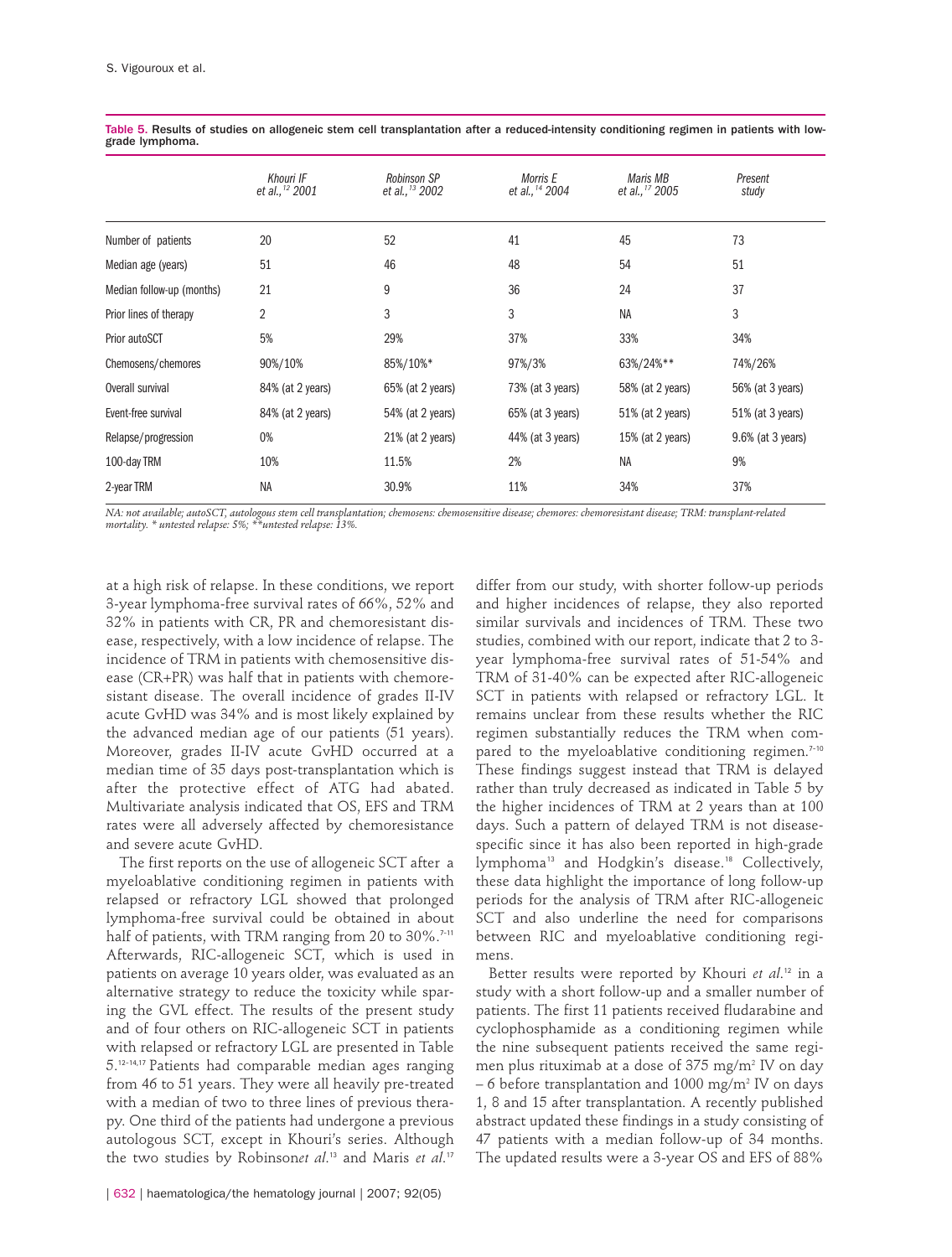and 85%, respectively.<sup>19</sup> Using a different strategy with *in vivo* T-cell depletion, Morris *et al*. reported their experience with a conditioning regimen comprising fludarabine, melphalan and alemtuzumab.<sup>14</sup> In this study, patients with a relapse, progressive disease, minimal residual disease or mixed chimerism at 6 months were given donor lymphocyte infusions. All patients but one had chemosensitive disease at transplantation. In our study, patients with chemosensitive disease (CR+PR) had 3-year OS, EFS, TRM and incidence of relapse of 65%, 58%, 31% and 11%, respectively. These results indicate that comparable OS and EFS rates can be obtained in patients with a chemosensitive disease whether or not a T-cell depletion strategy is adopted. However, Morris *et al*. reported a higher incidence of relapse and a lower TRM compared to our study. Collectively, these data suggest that allogeneic SCT after a RIC regimen including alemtuzumab in patients with chemosensitive LGL is associated with a reduced TRM, a higher risk of relapse and similar survival rates when compared to those after allogeneic SCT with a T-cell replete RIC regimen.

There is now evidence from randomized studies that rituximab combined with chemotherapy improves the outcome of patients with follicular lymphoma.<sup>20,21</sup> Moreover, several studies have reported that maintenance treatment with rituximab improves response duration and survival.22-25 These interesting results raise the possibility that rituximab may also improve the outcome of RIC-allogeneic SCT in patients with follicular lymphoma. Khouri *et al*. adopted such a transplant strategy with the supposition that the administration of rituximab in the conditioning regimen and after RIC-allogeneic SCT might improve patients' outcome by affording better control of the disease during the period early after transplantation prior to the development of any GVL effect. Although the preliminary results are promising,12,19 better control of the disease with rituximab in this setting remains hypothetical. Kamble *et al*. <sup>26</sup> recently reported that refractory acute

GvHD improved in three patients after treatment with rituximab, suggesting a potential role for B cells in the pathogenesis of acute GvHD. Although the results still need to be confirmed in larger trials, this latter report raises the possibility that rituximab used in the conditioning regimen or administered after allogeneic SCT may act to improve patients' outcome via better prophylaxis of severe acute GvHD which was found to adversely affect TRM in our study.

Our study shows that patients with chemoresistant LGL have a poor outcome after RIC allogeneic SCT with a high incidence of TRM, possibly attributable to the high number of previous lines of therapy and the use of the grafts from unrelated donors for one third of these patients. This finding strongly questions the validity of performing an allogeneic SCT procedure using a RIC regimen in patients with chemoresistant disease. These patients would more likely benefit from the administration of investigational therapies aimed at controlling the disease before reconsidering the use of allogeneic SCT. We also report a better outcome when the disease is chemosensitive, with patients in CR or PR having 3-year lymphoma-free survival rates of 66% and 52%, respectively. Although the design of our study prohibits speculation about a better timing of RIC allogeneic SCT in second or subsequent relapse, the potential impact of this issue on disease outcome warrants further examination through appropriate prospective trials. We conclude that RIC allogeneic SCT is a valuable therapeutic option in patients with chemosensitive relapsed LGL even after multiple lines of therapy.

## *Authors' Contributions*

*NM, MM, GS, and SV designed the study, analyzed the data and wrote the manuscript; SV collected the data; RP and SV performed the statistical analysis; MM, MA, LA, MB, DB, RT, FG, J-PC, PC, TF, NI, MR, HT, J-PV, MK, J-HB, PB, ED, and BL provided the patients.* 

#### *Conflict of Interest*

*The authors reported no potential conflicts of interest.*

#### **References**

- 1. Lenz G, Dreyling M, Schiegnitz E, Forstpointner R, Wandt H, Freund M, et al. Myeloablative radiochemotherapy followed by autologous stem cell transplantation in first remission prolongs progression-free survival in follicular lymphoma: results of a prospective, randomized trial of the German Low-Grade Lymphoma Study Group. Blood 2004;104:2667-74.
- 2. Deconinck E, Foussard C, Milpied N, Bertrand P, Michenet P, Cornillet-Lefebvre P, et al. High-dose therapy followed by autologous purged stem-cell transplantation and doxorubicin-based chemotherapy in patients with advanced follicular

lymphoma: a randomized multicenter study by GOELAMS. Blood 2005;105:3817-23.

- 3. Sebban C, Mounier N, Brousse N, Belanger C, Brice P, Haioun C, et al. Standard chemotherapy with interferon compared to CHOP followed by high-dose therapy with autologous stem cell transplantation in untreated patients with advanced follicular lymphoma: the GELF-94 randomized study from the GELA. Blood 2006;108:2540-4.
- 4. Schouten HC, Qian W, Kvaloy S, Porcellini A, Hagberg H, Johnson HE, et al. High-dose therapy improves progression-free survival and survival in relapsed follicular non-Hodgkin's lymphoma: results from the randomized European CUP trial. J Clin Oncol 2003;21:3918-27.
- 5. Mandigers CM, Verdonck LF, Meijerink JP, Dekker AW, Schattenberg AV, Raemaekers JM. Graft-versus-lymphoma effect of donor lymphocyte infusion in indolent lymphomas relapsed after allogeneic stem cell transplantation. Bone Marrow Transplant 2003; 32:1159-63.
- 6. Van Besien K, Sobocinski KA, Rowlings PA, et al. Allogeneic bone marrow transplantation for lowgrade lymphoma. Blood 1998; 92: 1832-6.
- 7. Van Besien K, Loberiza FR, Jr, Bajorunaite R, Armitage JO, Bashey A, Burns LJ, et al. Comparison of autologous and allogeneic hematopoietic stem cell transplantation for follicular lymphoma. Blood 2003; 102:3521-9.
- 8. Verdonck LF, Dekker AW, Lokhorst